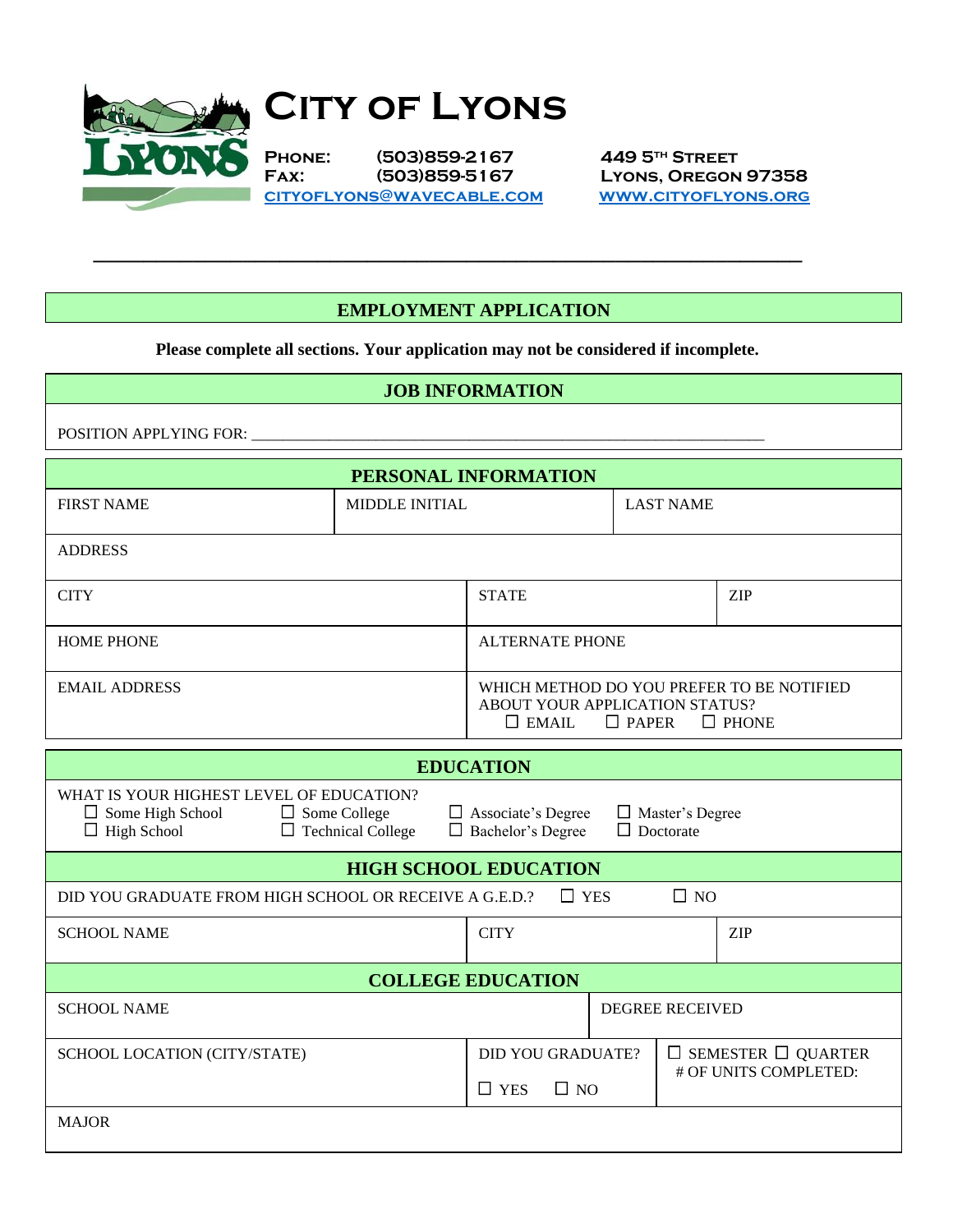### **DRIVER'S LICENSE INFORMATION**

IF THE POSITION INVOLVES DRIVING, DO YOU HAVE A VALID LICENSE?  $\square$  YES  $\square$  NO STATE WHERE ISSUED CLASS: STATE WHERE ISSUED

| <b>CERTIFICATES &amp; LICENSES</b> |                                      |  |  |  |
|------------------------------------|--------------------------------------|--|--|--|
| <b>TYPE</b>                        | <b>DATE ISSUED</b><br><b>EXPIRES</b> |  |  |  |
| <b>LICENSE NUMBER</b>              | <b>ISSUING AGENCY</b>                |  |  |  |
| <b>TYPE</b>                        | <b>EXPIRES</b><br><b>DATE ISSUED</b> |  |  |  |
| <b>LICENSE NUMBER</b>              | <b>ISSUING AGENCY</b>                |  |  |  |

| <b>EMPLOYMENT HISTORY – Please list in date order with most recent first.</b> |                                        |                               |  |  |  |
|-------------------------------------------------------------------------------|----------------------------------------|-------------------------------|--|--|--|
| <b>DATES</b><br>To<br>From                                                    | <b>CURRENT EMPLOYER or Most Recent</b> | POSITION TITLE                |  |  |  |
| <b>ADDRESS</b>                                                                | <b>CITY</b>                            | STATE, ZIP                    |  |  |  |
| PHONE NUMBER                                                                  | SUPERVISOR (NAME & TITLE)              | MAY WE CONTACT THIS EMPLOYER? |  |  |  |
| <b>DUTIES</b>                                                                 |                                        |                               |  |  |  |
| <b>REASON FOR LEAVING</b>                                                     |                                        |                               |  |  |  |
| <b>DATES</b><br>To<br>From                                                    | <b>EMPLOYER</b>                        | POSITION TITLE                |  |  |  |
| <b>ADDRESS</b>                                                                | <b>CITY</b>                            | STATE, ZIP                    |  |  |  |
| PHONE NUMBER                                                                  | SUPERVISOR (NAME & TITLE)              | MAY WE CONTACT THIS EMPLOYER? |  |  |  |
| <b>DUTIES</b><br><b>REASON FOR LEAVING</b>                                    |                                        |                               |  |  |  |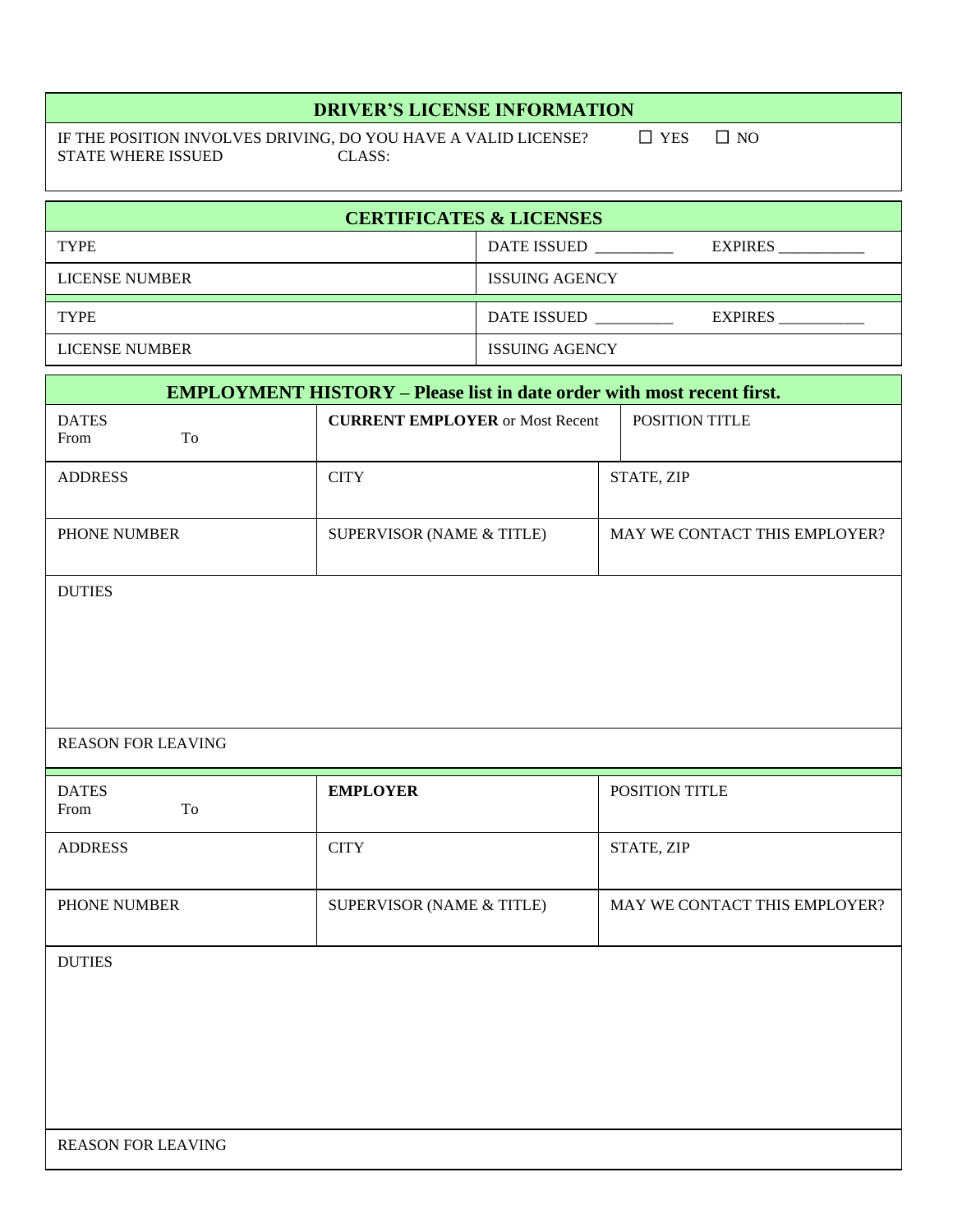| <b>EMPLOYMENT HISTORY Continued</b> |                           |                               |  |  |
|-------------------------------------|---------------------------|-------------------------------|--|--|
| <b>DATES</b><br>To<br>From          | <b>EMPLOYER</b>           | POSITION TITLE                |  |  |
| <b>ADDRESS</b>                      | <b>CITY</b>               | STATE, ZIP                    |  |  |
| PHONE NUMBER                        | SUPERVISOR (NAME & TITLE) | MAY WE CONTACT THIS EMPLOYER? |  |  |
| <b>DUTIES</b>                       |                           |                               |  |  |
| <b>REASON FOR LEAVING</b>           |                           |                               |  |  |
| <b>DATES</b><br>From<br>To          | <b>EMPLOYER</b>           | POSITION TITLE                |  |  |
| <b>ADDRESS</b>                      | <b>CITY</b>               | STATE, ZIP                    |  |  |
| PHONE NUMBER                        | SUPERVISOR (NAME & TITLE) | MAY WE CONTACT THIS EMPLOYER? |  |  |
| <b>DUTIES</b>                       |                           |                               |  |  |
| <b>REASON FOR LEAVING</b>           |                           |                               |  |  |
| <b>DATES</b><br>From<br>To          | <b>EMPLOYER</b>           | POSITION TITLE                |  |  |
| <b>ADDRESS</b>                      | <b>CITY</b>               | STATE, ZIP                    |  |  |
| PHONE NUMBER                        | SUPERVISOR (NAME & TITLE) | MAY WE CONTACT THIS EMPLOYER? |  |  |
| <b>DUTIES</b>                       |                           |                               |  |  |
| <b>REASON FOR LEAVING</b>           |                           |                               |  |  |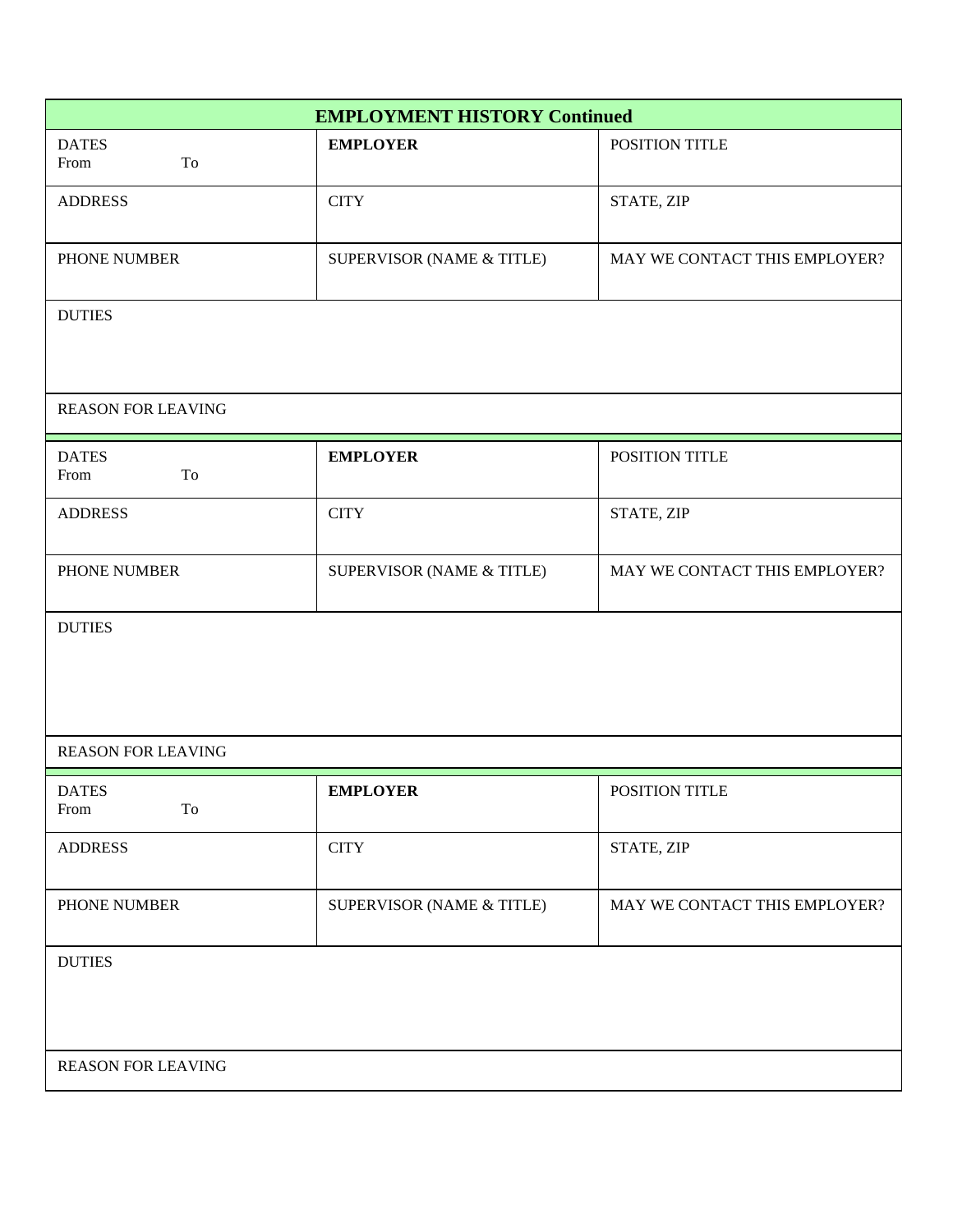| <b>SKILLS</b>        |  |                                                     |                                             |  |
|----------------------|--|-----------------------------------------------------|---------------------------------------------|--|
| <b>OFFICE SKILLS</b> |  | <b>TYPING</b> (Words Per Minute)                    | DATA ENTRY (Words Per Minute)               |  |
|                      |  |                                                     |                                             |  |
| <b>OTHER SKILLS</b>  |  |                                                     |                                             |  |
| <b>SKILL</b>         |  | <b>SKILL LEVEL</b><br>BEGINNER<br>SKILLED EXPERT    | <b>EXPERIENCE</b><br><b>Months</b><br>Years |  |
| <b>SKILL</b>         |  | <b>SKILL LEVEL</b><br>BEGINNER<br>SKILLED<br>EXPERT | <b>EXPERIENCE</b><br><b>Months</b><br>Years |  |

## **EMPLOYMENT OBJECTIVE**

| <b>REFERENCE INFORMATION - Please list others not listed above.</b> |              |          |                 |      |  |
|---------------------------------------------------------------------|--------------|----------|-----------------|------|--|
| <b>NAME OF REFERENCE</b>                                            | PHONE NUMBER |          | <b>EMAIL</b>    |      |  |
|                                                                     |              |          |                 |      |  |
| <b>ADDRESS</b>                                                      |              | Personal | <b>Business</b> | Work |  |
|                                                                     |              |          |                 |      |  |
| <b>NAME OF REFERENCE</b>                                            | PHONE NUMBER |          | <b>EMAIL</b>    |      |  |
|                                                                     |              |          |                 |      |  |
| <b>ADDRESS</b>                                                      |              | Personal | <b>Business</b> | Work |  |
|                                                                     |              |          |                 |      |  |

# **ADDITIONAL INFORMATION**

Volunteer Experience, Military Service, Personal, Professional Associations, Interests, Activities, Other/Miscellaneous